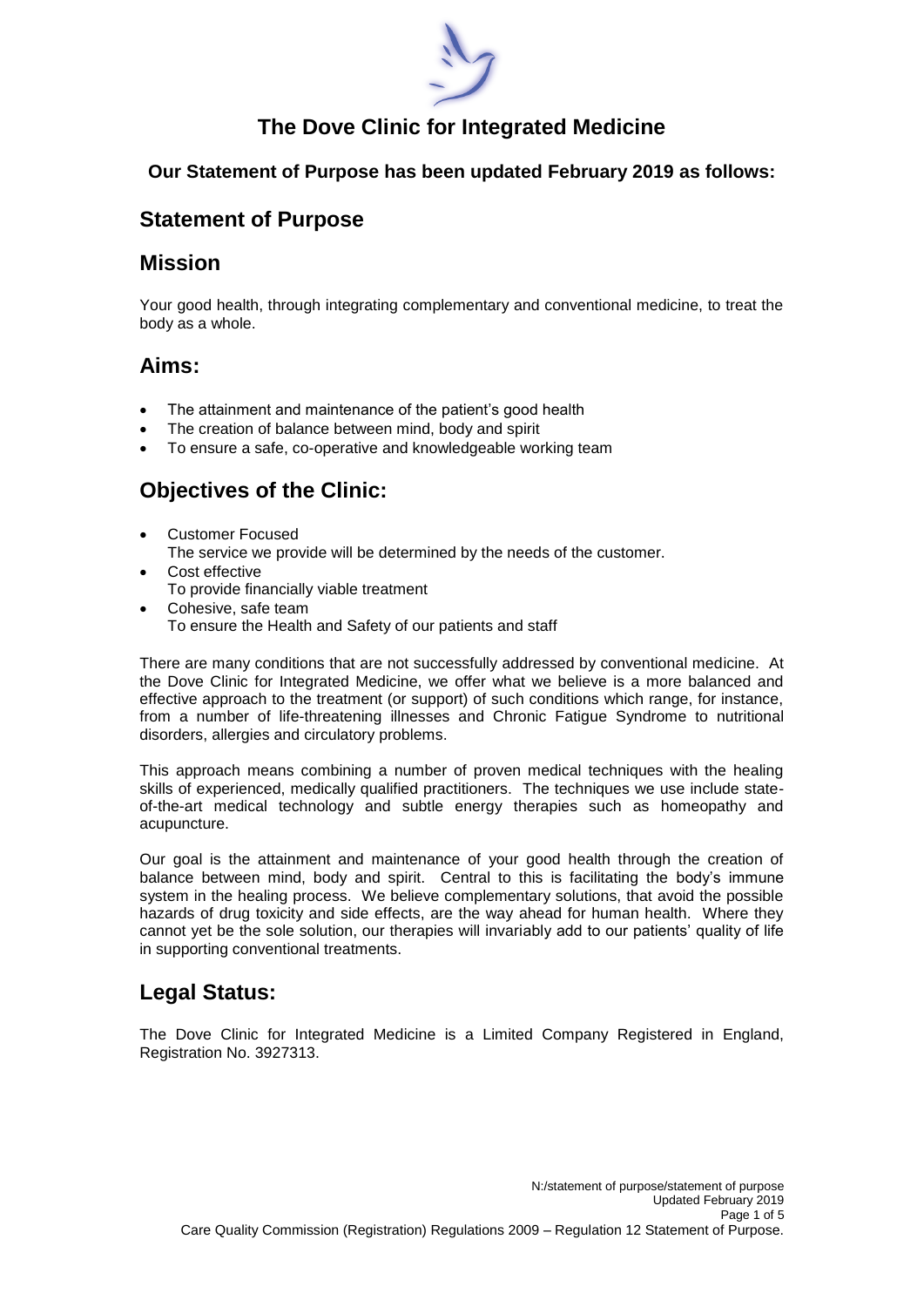#### **Number, relevant qualifications and experience of staff working at the Dove Clinic:**

#### **Medical Director: Dr Julian Kenyon MD MB ChB.**

A surgeon by training he was also a principle in General Practice. Experience and training in acupuncture in various forms, homeopathy, Chinese herbal medicine, environmental and nutritional medicine and immunotherapy.

#### **Practice Manager: David Webb**

**Number of Employees: Fourteen. All clinic employees, plus one practitioner with practising privileges. Medical Director:** One, as above **Director:** One **Practice Manager:** One, as above **Assistant Practice Manager**: One **Nurses:** Three Registered Nurses including one trained in Colonic Hydrotherapy; 1 Healthcare Assistant (NVQ level 2) / Trained in Colonic Hydrotherapy **Dispensers**: Two (two dispensers with NVQ Level 2 Pharmacy qualifications) **Secretaries**: One **Receptionists**: Two **Office Assistant**: One **Bank Staff**: Two

All staff under-take continual professional development together with mandatory Health and Safety training.

Organisational structure is available upon request.

| <b>Registered Provider</b> | <b>Registered Manager</b> | <b>Registered Person</b> |
|----------------------------|---------------------------|--------------------------|
| Dr Julian Kenyon MD MB     | Mr. David Webb            | Dr Julian Kenyon MD MB   |
| ChB                        | <b>Practice Manager</b>   | ChB                      |
| Home address available     | The Old Brewery           | The Old Brewery          |
| upon request               | <b>High Street</b>        | <b>High Street</b>       |
|                            | Twyford                   | Twyford                  |
|                            | Hampshire SO21 1RG        | Hampshire SO21 1RG       |

### **Treatments and Services provided**

#### **An individual approach to your condition:**

Integrated medicine implies the careful combination of as many treatment programmes as are necessary to the health of the individual. Hence our programmes are tailored to a patient's needs and further integrated with the work of other healthcare professionals including GPs and hospital consultants. Our treatments are provided by medically qualified doctors with particular skills in complementary medicine.

A healthy immune system is the body's first line of defence against invading organisms and abnormal rogue cells. Hence therapies and medications that support the immune system or trigger an inactive system into action are vital to the way we work with many conditions.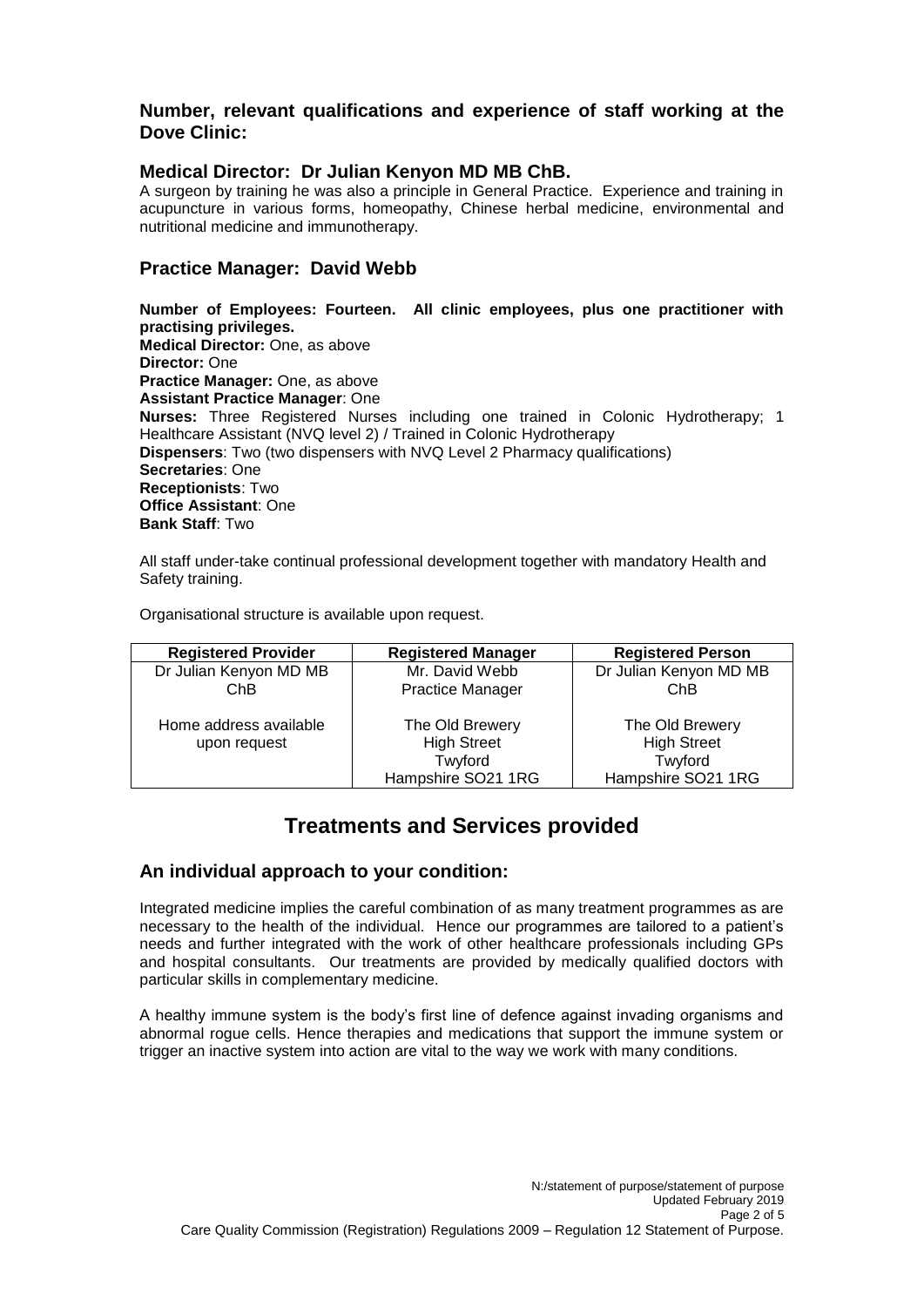In addition, where our screening at a subtle energy level has revealed a distortion in a patient's energy pattern, our objective will be to rebalance the bodily system using microenergy techniques such as acupuncture and homeopathy. These treatments are subtle yet powerful in action and generally highly specific.

Our individualised approach to each condition may involve one or more of the following treatments:

- **Acupuncture**
- Homeopathy
- Environmental medicine and advice
- Nutritional medicine and advice
- Herbal medicine
- Immunotherapy for a range of life-threatening illnesses
- Intravenous therapies for chronic and life-threatening conditions
- Ozone therapy
- A variety of different psychological interventions
- Sonodynamic Photodynamic Therapy
- Mindfulness Therapy
- Low Dose Immunotherapy
- Faecal Microbial Transplant
- Colonic Hydrotherapy

### **How can we help?**

We are happy to assess patients in respect of any medical condition and advice on the appropriate integrated medical approach. These are some of the conditions which we may be able to help:

- A number of life-threatening illnesses (using immunotherapy and metabolic therapy).
- Chronic cardiac conditions
- Osteo and Rheumatoid Arthritis.
- Back and neck pain.
- Many childhood ailments.
- Allergic conditions such as Asthma and Dermatitis.
- Skin conditions such as Eczema and Psoriasis.
- Headache and migraine.
- Irritable Bowel Syndrome and chronic indigestion.
- Chronic Fatigue Syndrome (ME).
- A variety of neurological problems including Multiple Sclerosis.
- Many chronic gynaecological problems.
- Menstrual and menopausal symptoms.
- Anxiety and depression.

### **Arrangements for consultations with patients:**

- All our consultations with the Medical Practitioner are made via our reception (Telephone 01962 718000 or email [reception@doveclinic.com\)](mailto:reception@doveclinic.com) and are with Dr Julian Kenyon on an appointment only basis.
- All enquirers to the Clinic receive a Welcome Pack with the details of the Clinic and information about the services we offer, including details of treatment programmes.
- Each consultation with the Doctor takes place individually in a private room. Patients can be accompanied by a relative or friend.
- With sufficient notice arrangements can be made for an interpreter or signer to be present to enable patients with hearing or language difficulties to communicate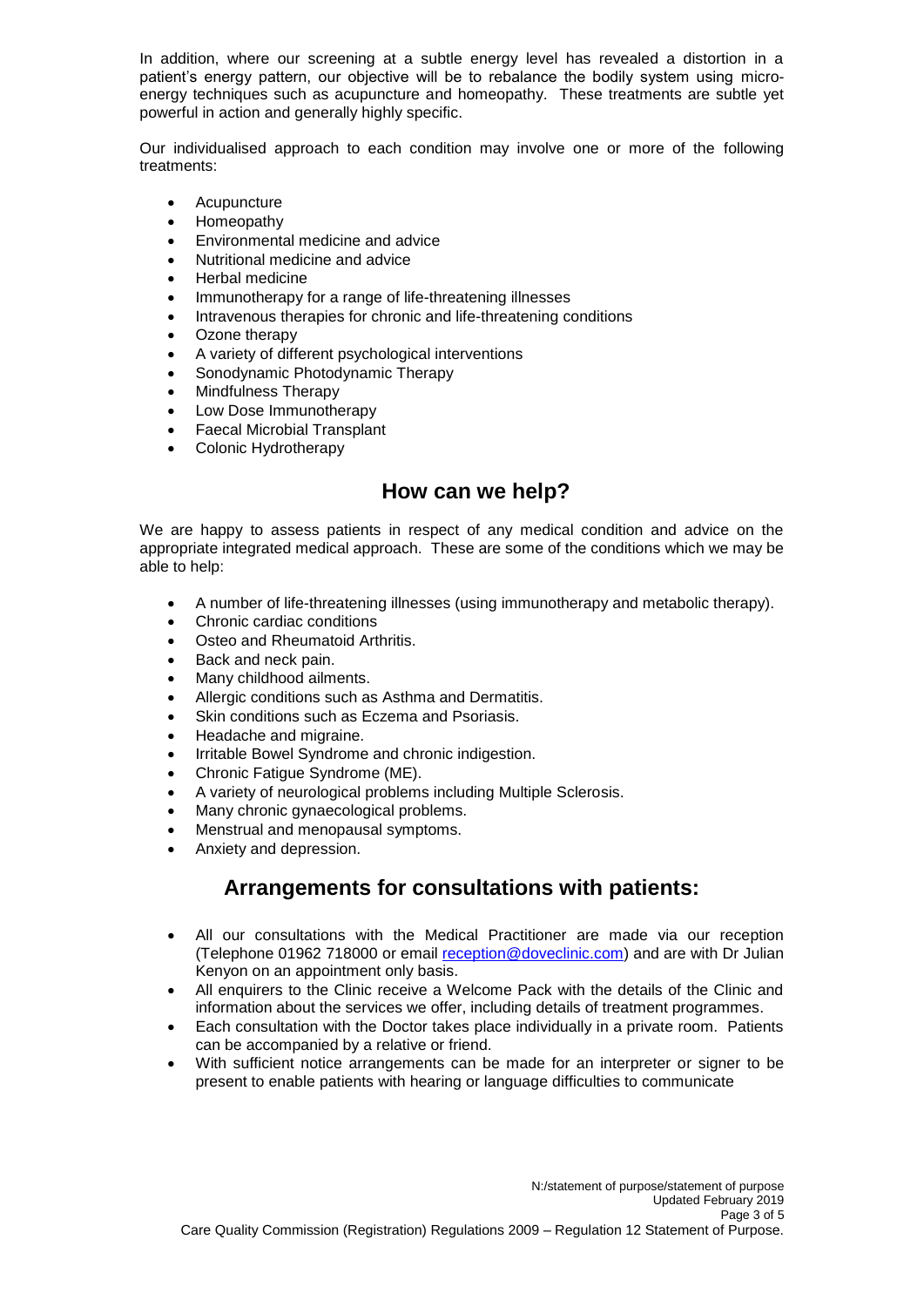effectively with clinic staff. Information can also be transcribed into Braille for patients who are blind. Please speak to our reception team for further information

- All children under the age of 18 must be accompanied at all times by a responsible adult.
- All staff are familiar with the Child Protection Procedures in place at the Clinic.
- The staff at our Clinic cannot be left to take care of children at any time during their visit to the Clinic
- We respect the fact that adolescents may require the privacy of a consultation without their parent being present.
- Waiting areas for relatives and friends are available at our Clinic, with liquid refreshment facilities.
- The Dove Clinic operates as an out-patient Clinic only; there are no in-patient facilities.
- We endeavour at all times to respect the privacy and dignity of all our patients and adherence to, and the provision of the Data Protection Act 1998 and the new General Data Protection Regulation of May 2018, as well as Patient Information Policies and Procedures. We ask all our patients to pay at each appointment and for dispensed items ordered between treatments to pay in advance. We accept cash, cheques and payment cards.
- The Old Brewery clinic in Hampshire and the Harley Street Consultation Room are fully accessible with a ramp available for wheelchair users. Harley Street visitors will need to use the lift provided.
- We welcome feedback from our patients and their relatives and friends and carry out an annual Patient Satisfaction Survey to inform future improvements in the services we offer. A copy of the latest survey is available on request. A Patient Consultation/Treatment feedback survey for Dove Clinic patients who have received treatment or a consultation is available. This is accessible from our website and by paper copy on the day of consultation from reception.

## **Client Satisfaction:**

We encourage all our patients to take an active part in the development of our services. Therefore, all our patients have access to our effective compliments and complaints procedure. Please feel free to express any observations relating to the Clinic to any members of staff who are specially trained in handling enquiries**.** You can write, call or email to request a copy of our Complaints Procedure. Our Practice Manager, David Webb, investigates all complaints and processes all compliments.

Patients funded by the NHS, can obtain advice from ICAS (Independent Complaints Advocacy Service) Tel: 020 7210 4850, or by writing to: Head of Complaints and Public Enquiries, Customer Service Centre, Department of Health, Richmond House, 79 Whitehall, London SW1A 2NS

We are registered and regulated by the Government Care Quality Commission. The CQC contact details are as follows:

The Care Quality Commission National Correspondence **Citygate Gallowgate** Newcastle Upon Tyne NE1 4PA

Tel: 03000 616161 Email: [enquiries@cqc.org.uk](mailto:enquiries@cqc.org.uk)